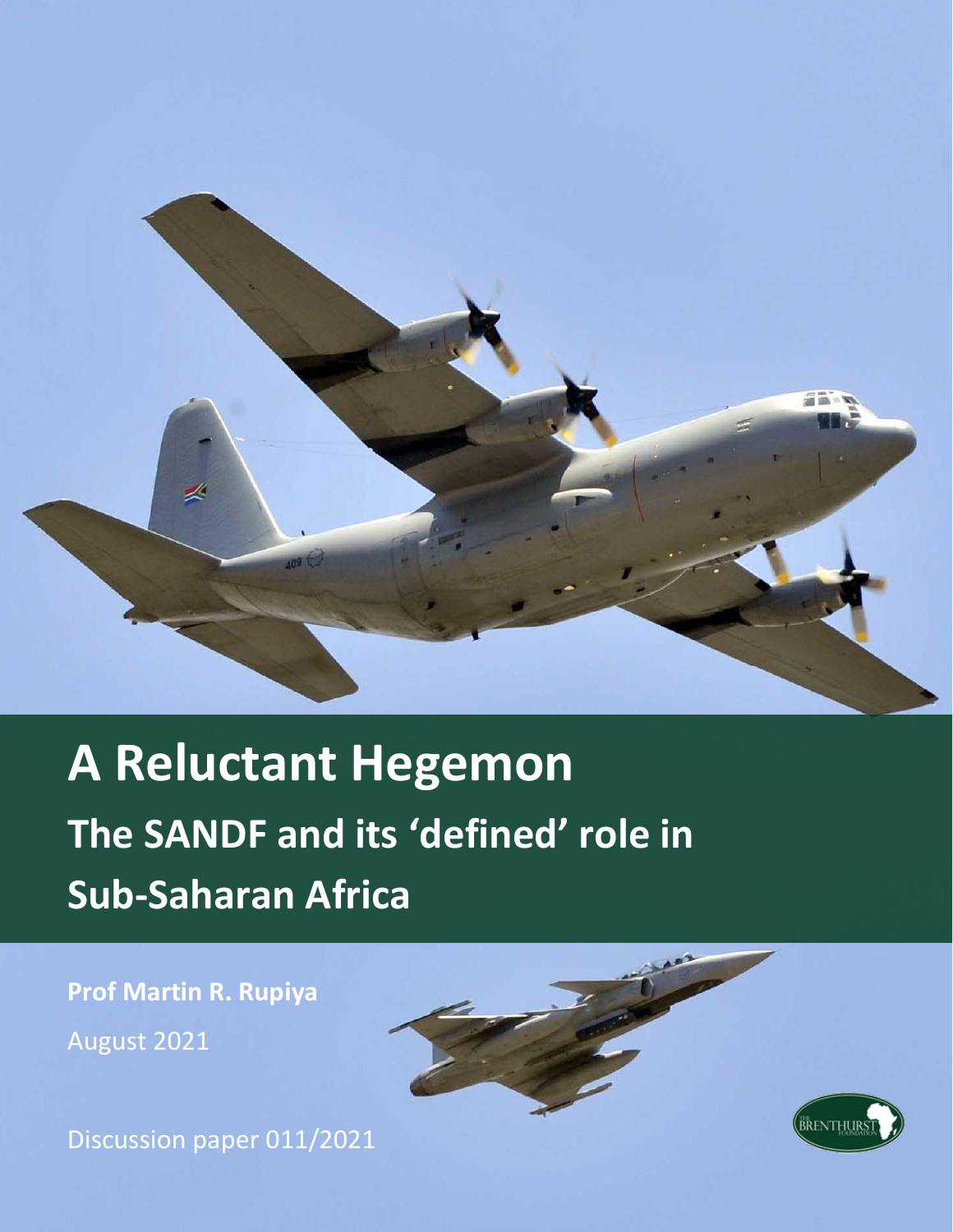#### The Brenthurst Foundation

The Brenthurst Foundation is on the frontier of new ideas and innovative actions for strengthening Africa's economic performance. Our activities are focused in three areas: encouraging key decision-makers and experts to share experiences and insights at private meetings and seminars; delivering relevant, practical policy advice to governments; and generating new thinking and thought-leadership to address Africa's development challenges.

#### About the Author

Prof. Martin R. Rupiya, PhD, is a retired Lt Col from the Zimbabwe Nation Army with a Masters in Defence & Strategic Studies, Kings College London and a Military History PhD from the University of Zimbabwe focusing on Defence Organisations & Restructuring. He has Lectured at various African Universities, including Wits, Institute for African Renaissance Studies, UNISA and the Institute for Peace & Security Studies, Addis Ababa, University; He has edited and published extensively on Africa's peace and conflict issues with another covering the military history of all SADC Member States.

Published in August 2021 by the Brenthurst Foundation (Pty) Limited

PO Box 61631, Johannesburg 2000, South Africa

Tel +27-(0)11 274-2096

Fax +27-(0)11 274-2097

[www.thebrenthurstfoundation.org](http://www.thebrenthurstfoundation.org/)

Cover image: Flickr/Government of South Africa (CC BY-ND 2.0)

All rights reserved. The material in this publication may not be reproduced, stored, or transmitted without the prior permission of the publisher. Short extracts may be quoted, provided the source is fully acknowledged.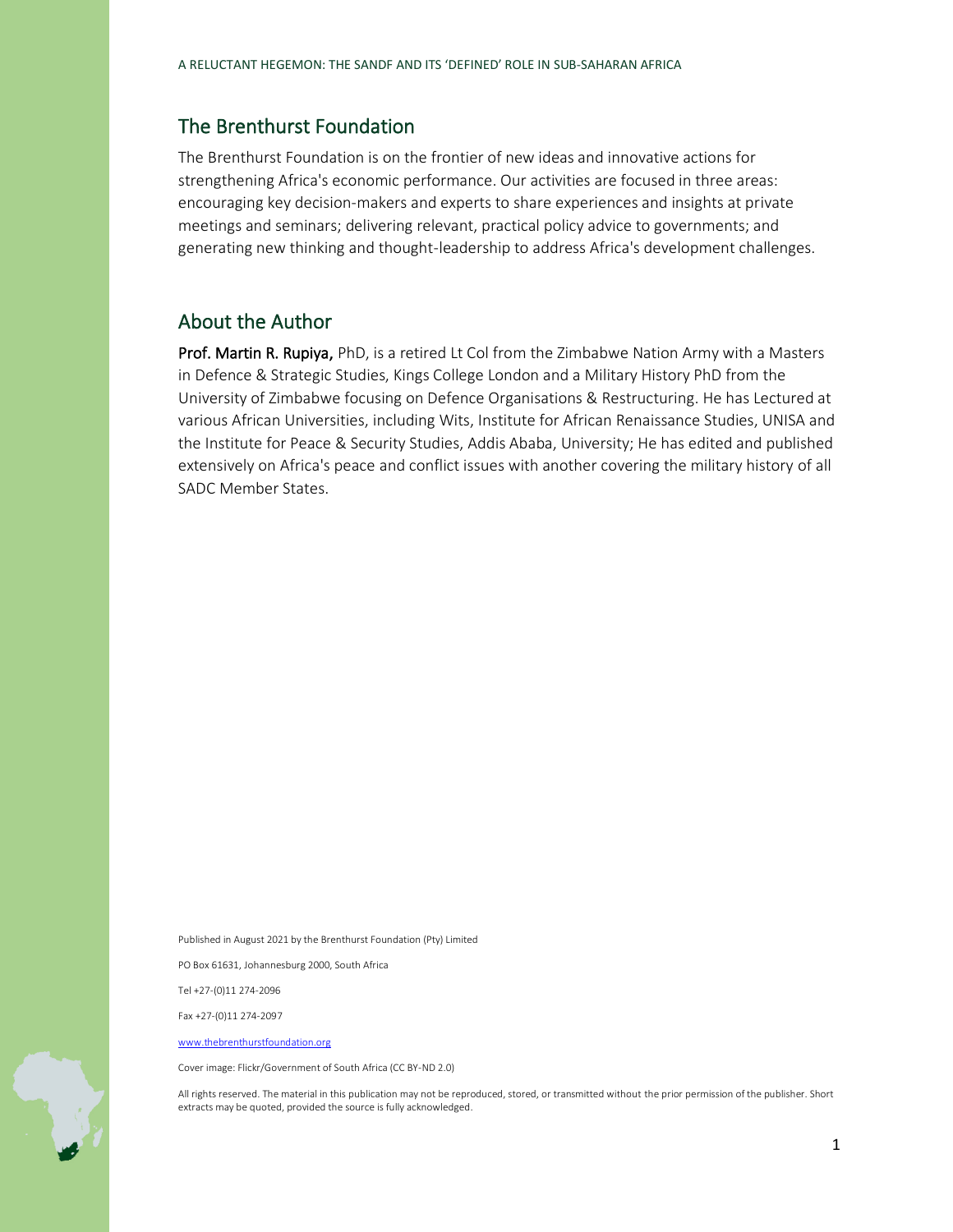# **Contents**

| Domestic deployment: COVID-19 and social engineering with the SANDF in the lead  10 |  |
|-------------------------------------------------------------------------------------|--|
|                                                                                     |  |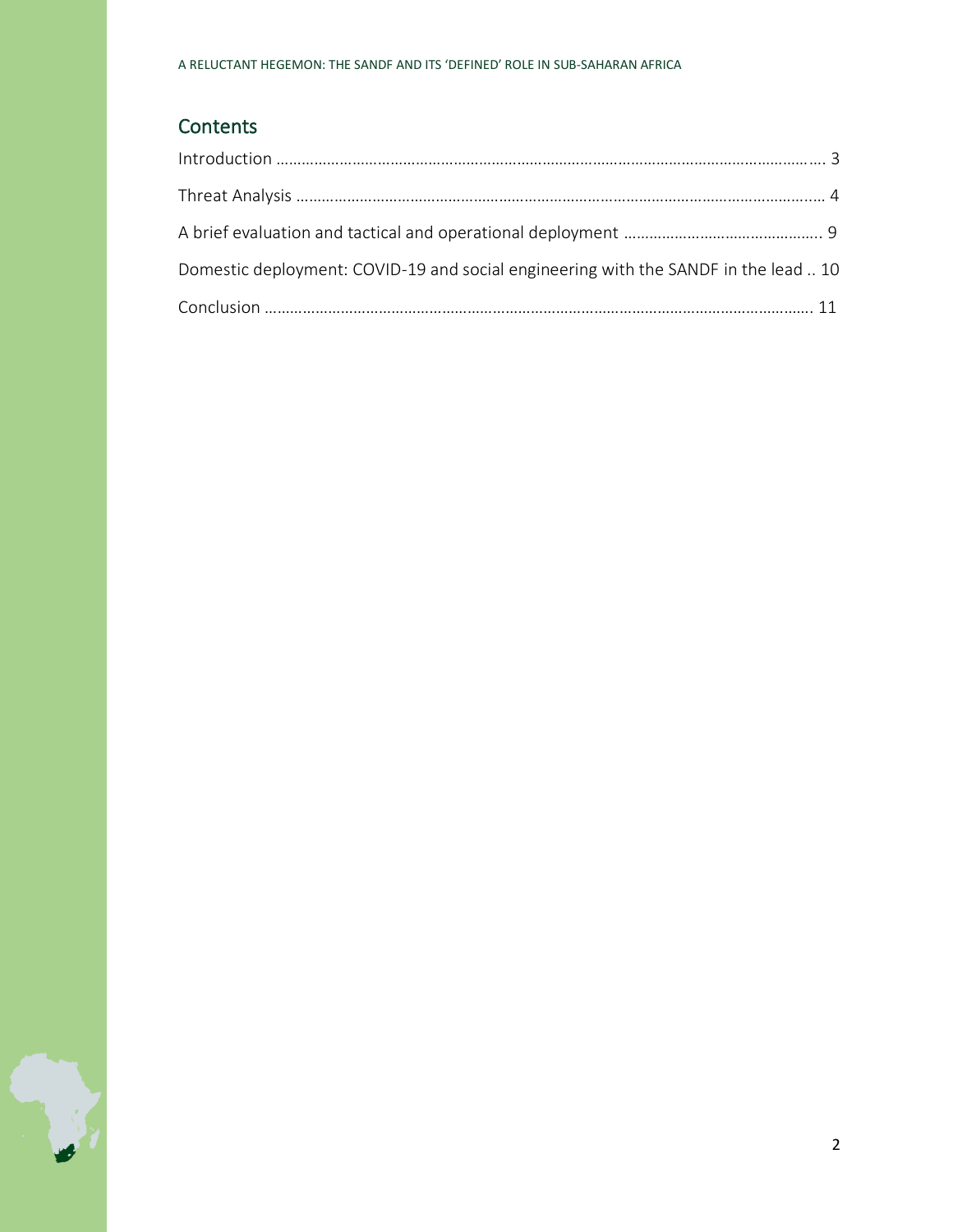#### **Introduction**

At the end of May 2021, South African President, Cyril Ramaphosa, announced sweeping changes to the new military command of the South African National Defence Force (SANDF), following the retirement of the long serving General Solly Zacharia Shoke. General Shoke was replaced by Lieutenant General Rudzani Maphwanya, who was promoted to General a month later, accompanied by new appointments heading the other branches of the force. In the President's view, the new appointments represented an opportunity to undertake, "substantial change" in which he expected a "seamless and smooth" transition. The implications of the President's call were to urge the generals to develop and implement appropriate policy and organizational reforms, within the security sector, that would benefit the overall continuing attention towards the state formation of the country. Conceptually, the transformation in the security sector, envisaged by Ramaphosa, was to address the complex and challenging state formation and institutional construction processes that include political, socio-economic and security dimensions of a relatively youthful post-apartheid democracy. The message was against the background of what has now been widely acknowledged as the major post-independence challenge facing African nations – establishing a viable and functional state. Instead, throughout the continent, the African state is in crisis. Characterized by dysfunctional states lacking legitimacy, with some becoming victim and totally captured by factions of ruling political parties, or even families, as we have witnessed in Togo and Gabon, who have remained in power for over 50 years.

But, in the case of the SANDF, precisely what are the role challenges envisaged in order to establish and integrate the armed forces into the nation's developmental agenda? Stated differently, General Maphwanya (promoted with effect 1 June 2021) and his new team must formulate, develop, and adopt appropriate policy options at the strategic and tactical operational levels that will satisfy the president's publicly stated expectations of 'ushering in substantial change' from what has been the practice in the past. Given the 'marching orders' to the new military command by the South African President, as well as taking into account the uninspiring continental experience, this discussion offers some considered views on how the SANDF may execute its mandate, through suggested strategic and structural approaches, to result in comprehensive security sector reform and alignment to national interests. The SANDF's Military Command (MC) comprises an innovative delegation of sectoral responsibility, under the Chief of Defence Staff (CDS). This includes heads of the Army, Air Force, Navy, Military Health Services, the Chief Joint Operations, Head of Defence Intelligence, Logistics, Human Resources and the forces' Chief of Staff.

Furthermore, in making this statement, the president implies that the institution has to consider almost fundamental reforms to move it away from past experience.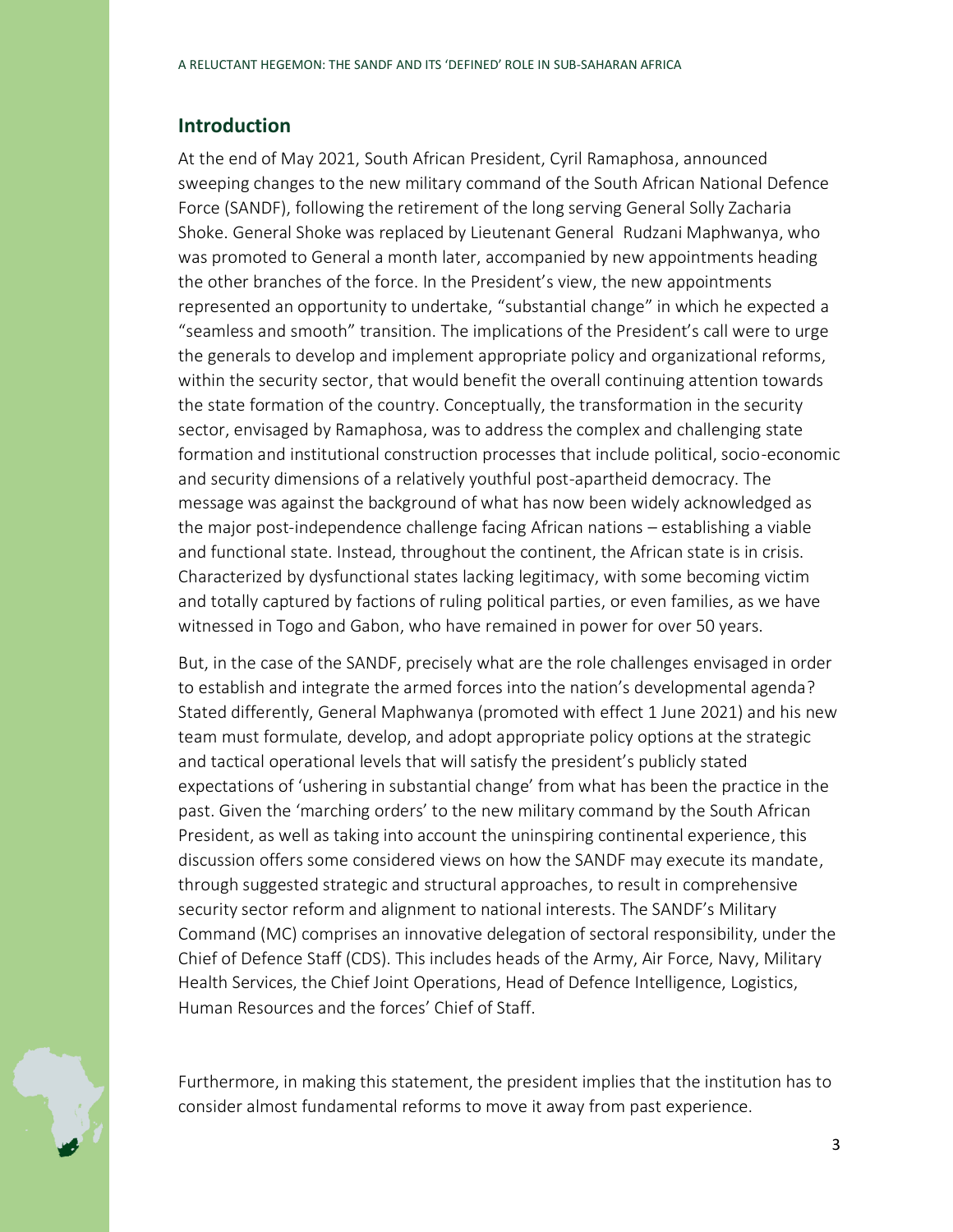Significantly, the president is making these comments against the background of widespread negative comments about the role and participation of elements of the security sector emerging from the State Capture inquiry, chaired by Deputy Chief Justice Raymond Zondo, as well as findings of commissioned reports, such as the *High Level Review Panel Report on the State Security Agency*, established during December 2018 and chaired by former Minister Sydney Mufamadi. To this end, *The High Level Review Panel* reveals the successful establishment of personalized and factionalized units within the State Security Agency and Secret Services with different reporting lines outside the constitutional provisions. Against this background, the motivation and need for comprehensive security sector reform for South Africa has never been more urgent. The challenge, therefore, remains for General Maphwanya to come up with appropriate corrective measures, designed to reset the national roles and functions of the SANDF, to occur within the existing budgetary constraints. On this note, while General Maphwanya is coming into office facing a R15 billion budget cut, available evidence also indicates almost consistent deficit funding on defence and security over the last three years, according to the parliamentary monitoring group. It is to his credit that Maphwanya has already raised concerns on "the diminishing allocation of resources with a deleterious impact on the Defence Industries such as Armscor and Denel with important downstream and upstream economic linkages under threat."

On the question of the new role definition, a respected colleague and security analyst on the SANDF, Jakkie Cilliers, firmly asserting the point that urgent attention needs to be paid towards the reform of the SANDF, argues that the institution "be repurposed for African peace support operations, border protection and support to police. (Note: cited in "SA Intelligence Agencies not up to scratch: Time for Change," 22 July 2021, DefWeb)

However, this discussion suggests at least five priority areas, around which balance must be mediated, for the security sector to begin to align itself to appropriate roles.

## **Threat analysis**

In the southern African sub-region, South Africa is the only country that has not been under threat of invasion from any of its neighbours. This situation has not changed in the post-apartheid era. For General Rudzani Maphwanya and the Military Command, the challenge is therefore to forge an operational SANDF that operates on what is defined as defence diplomacy in its relationship with its neighbours. Stated differently, the SANDF has to seriously engage and consider some of the defence and security options demanded, particularly by former liberation movements in government, while at the same time taking into account its own internal challenges, especially when this comes to budgetary commitments. A singular example in recent times, has been the call

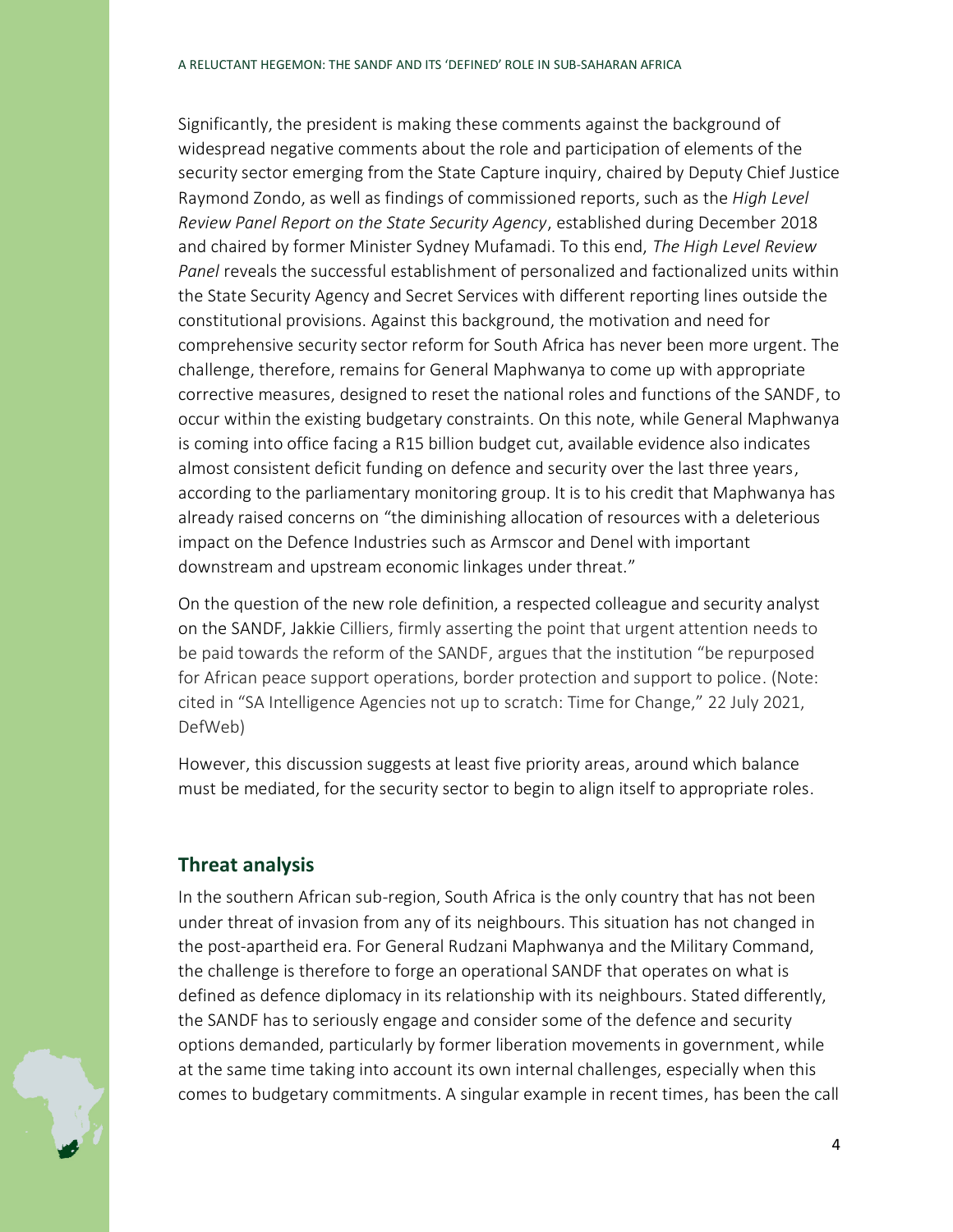by SADC member-states for South Africa to deploy its air assets in the region. Pretoria countered by asking for the other member-states to provide for the much needed, and expensive, fuel. Confronted with the realities of costs up front, the requests fizzled out, demonstrating that through defence diplomacy and realism, countries' defence and security structures can be challenged to move realism.

However, taking the wider picture into account, the actual threat to South Africa's stability is the absence of internal cohesion and the unattended consequences of increasing resource and access inequalities, as shall be argued below. We examine the four areas that should seize the minds of the new CDF and the Military Command going forward.

First, almost without question, the SANDF must continue to be ready to fulfil the country's signed up to, **international security obligations**. Furthermore, it is on this level that South Africa plays a unique role, participating with the elite international defence and security community, where she is invited to either join maritime naval exercises or even air and landward joint or multi-national events, because of the sophisticated assets that the country has.

South Africa is an acknowledged defence and security equipment manufacturer and weapons exporter, a role shaped and defined by the competitiveness of global markets. In Sub-Saharan Africa, South Africa has no match for the inherited and economically integrated defence industry, with thousands of workers employed. This niche cannot be neglected, and in the planning and execution of the new mandate, attention must be paid to the public and private sector, whose management requires developing networked markets with sophistication. On this, it is illustrative to acknowledge that General Maphwanya is on record committing to saving threatened defence industry companies, while pointing out the detrimental effects of outsourcing service, maintenance, repair, refit and supply of the basic weaponry needs of the SANDF. Significantly, the General alludes to the security implications separate from the high cost of outsourcing.

In summary, the first area of focus reveals at least three critical dimensions of a) meeting constitutional international security obligations; b) continuing to benefit from invitations by First World countries to participate in joint exercises, from which the country gains exposure and access to new knowledge and operational doctrine, either for maritime-submarine, air or landward assets, including cyber and drone equipment now on the market; and finally, c) the need to sustain the country's defence and security industry, from which shared expertise and technologies is always ongoing.

The second area of participation which the new MC need to consider, is readiness to engage in peacekeeping, mandated by either the United Nations, or the African Union and its sub-regional structures, organized as the African Peace & Security Architecture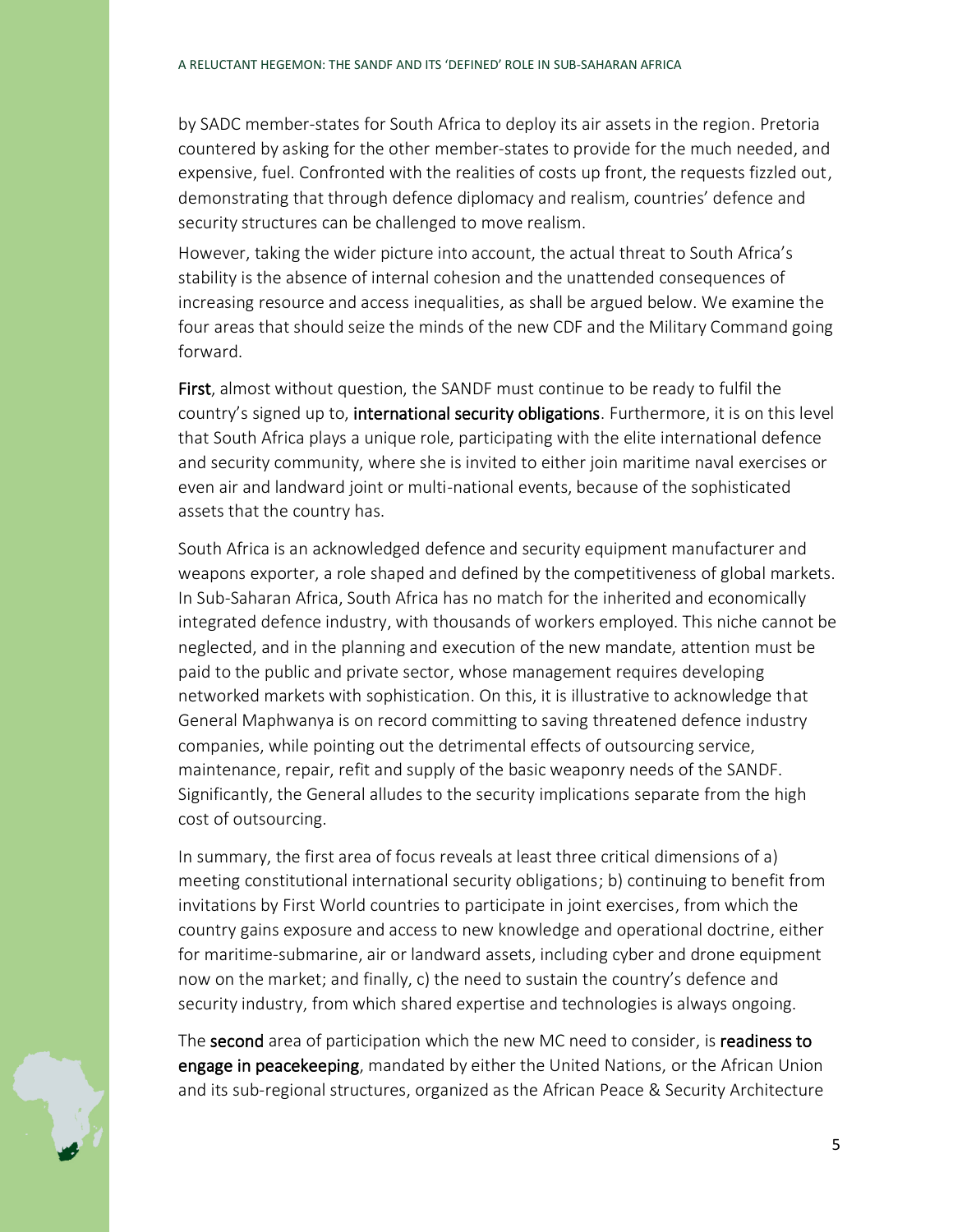(APSA). To this end, cutting edge technical and strategic assets, such as those available within the Force Intervention Brigade (FIB) called to assist in the December 2013 crisis in the Eastern Congo and South Sudanese city of Juba, represent the manifestation of this second layer of participation. In that operation, the SANDF demonstrated its highly sophisticated air assets and other intelligence acquisition equipment not normally available to most African nations. But it must be appreciated that this is but a secondary and technical area of participation that does not equate to the maritime or even air and cyber knowledge sharing and exercises that the country is exposed to in the first category.

Furthermore, in response to continental demands, South Africa has just spent R984 million deploying 1 250 troops in the volatile Cabo Delgado Province of Mozambique, which are scheduled to remain on the ground until 15 October. This development is an example of the country's commitment to continental security under the auspices of the AU and the sub-regional SADC. In an illustrative development, weeks before this deployment, the United States had publicly approached South Africa to suggest the country join the superpower in military collaboration against extremists operating in Cabo Delgado. This direct invitation came at the height of ongoing deliberations, within SADC, on how the sub-region could invoke its own provisions, under the auspices of the Organ of Defence and Politics. It is therefore important to take note that such overtures, from the USA to South Africa, will continue, and the country must prepare to participate in split roles. Significantly on this point, Mozambique herself had also invited other external players to offer military assistance, including Russia, the USA, the European Union (EU), Portugal, and more recently, Rwanda, while showing reluctance to formally sign up to the SADC Status Force Agreement (SFA), that would allow any of the 16 member-states to immediately deploy. Mozambique's unstated reasons for its preference for external military assistance appears to have been informed by the historical negative experience of the SADC deployment in the country during the conflict with the Mozambique National Resistance Movement (RENAMO) during the 1980s and early 90s.

The third area of attention for the new Military Command is to prepare for the traditional role of the Armed Forces, which is safeguarding the territorial integrity of South Africa on its borders, oceans and air space. Preparations include paying attention to human resource capacity and skills, as well as developing, deploying and maintaining appropriate equipment. This category also includes undertaking the actual reform and reconstruction specifically called for by the President. Stated differently, each of the heads of command are not merely 'robustly reconstructing their sub-divisions or units', but specifically exorcising the same from the negative attempts at creating parallel and unconstitutional elements operating, answerable only to a select political elite. For instance, the newly appointed Chief of Defence Intelligence, Major General Thalita Mxakato, has her work cut, out if we consider the findings and recommendations of the

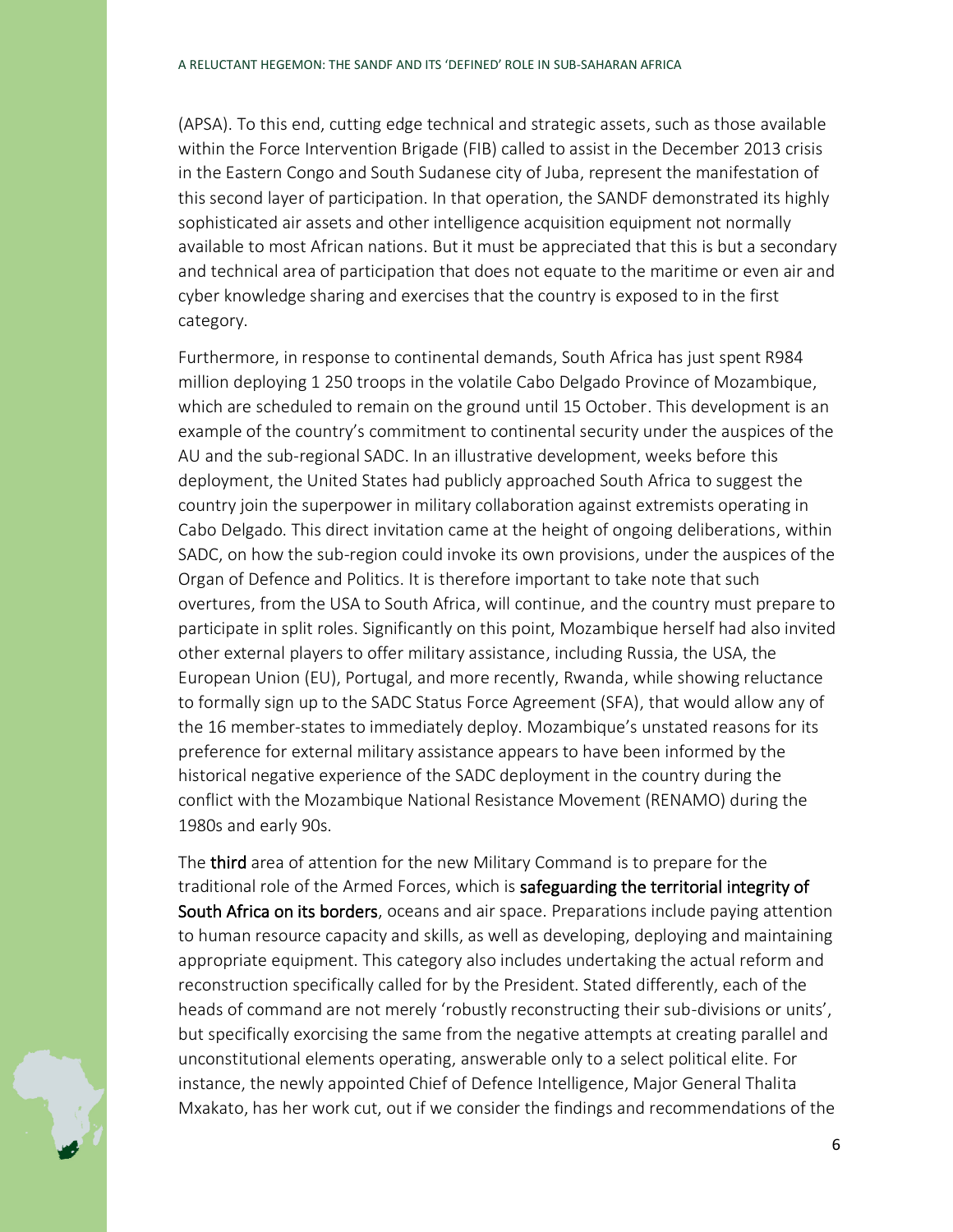Dr Sydney Mufamadi *High Level Review Panel* on the country's secret service. Furthermore, evidence of the absence of defence intelligence was also revealed during the shocking mayhem and destruction witnessed, manifest in the riots, looting and threats to citizens with serious loss of life, over the period 9 to 16 July 2021, as shall be fully discussed below.

What is not stated, but is also a critical component, is that the SANDF maintain defence and security diplomacy relationships with the neighbouring states with whom she shares contiguous borders, to facilitate future operational movements. Formal and informal working relationships have to be established with Botswana, Lesotho, Namibia, Mozambique and Zimbabwe now, under the auspices of what we refer to as defence diplomacy, beyond the provisions of SADC protocols, as the challenges, when they arise at a bilateral level, pose different dimensions that are generally best addressed through existing structures.

The greatest challenge for the Military Command, in preparing the SANDF for effective operational fitness, is the perennial budget cuts, reported to have become the norm over the last three years. Against shrinking budgets and yet increasing operational demands by the state, contingency plans have to be in place, as well as a sharpened role of the Military Command as advisors to political decision makers, sensitizing them towards the implications of its reduced budgets and increasing tasking trend. In that conversation, a balance has to be reached, considering role expectations and the provision of necessary resources.

The **fourth** suggestion towards reconstruction, refocusing and strategic as well tactical deployment of the SANDF by Maphwanya and his new cadres, is a straightforward one: working within constitutional parameters to support the civil power in the domestic arena. The recent events of July 2021 have shown serious flaws in the defence and security working intelligence and knowledge of South African society including: a lack of anticipatory or reaction capacity, where internal peace and security is deliberately undermined; ignorance of potential and active perpetrators leaving the organization in the unenviable position of being 'one of the spectators' and only able to act after the event. To prove some of these points, this discussion will briefly look at the events during the second week of July that left the international community, investors and tourists, shocked at the level of the breakdown of even citizens' security, to result in the Embassy of India, amongst others, urgently contacting the South African government for assurances on the safety of their citizens. This development was unprecedented, and will have left a serious dent, particularly on the SANDF and its capacity to provide timely and effective security towards arresting what turned out to be a week of chaos and lawlessness in the country.

According to a respected journalist, *Daily Maverick*'s Ferrial Haffajee*,* using empirical evidence, the sources of which researchers can trace and determine, the recent

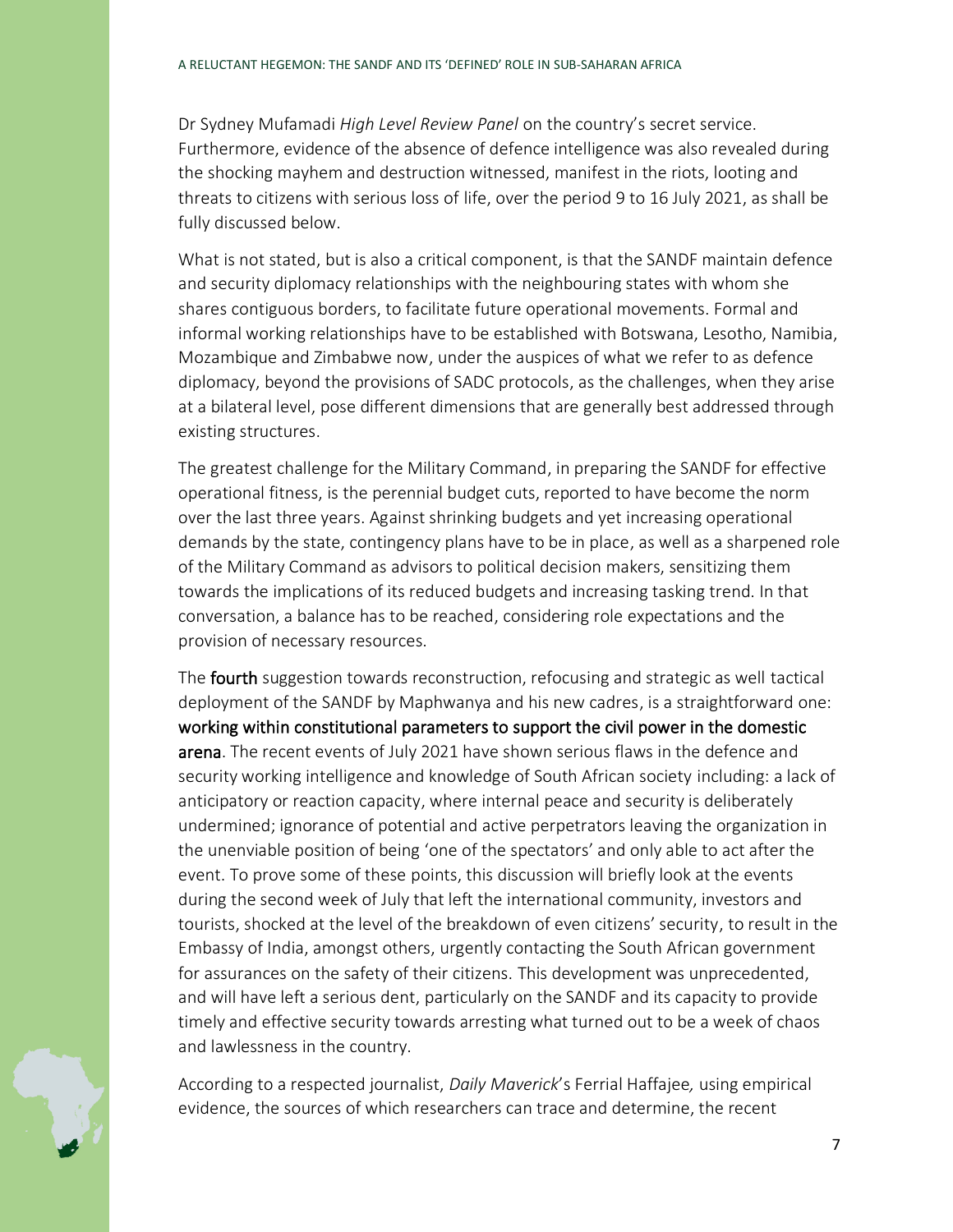internal, almost complete breakdown, in law and order, in particularly KZN and parts of the central province of Gauteng, began with a WhatsApp Group calling themselves "Free Zuma Coordinators", which later changed to "Free Zuma Information."<sup>1</sup> Haffajee was also able to identify yet another group that encouraged upheaval, sharing incendiary materials fuelling the riots, looting and deliberate destruction of property, including killings. This was the INK WhatsApp group, representing satellites from Inanda, Ntuzuma and KwaMashu. The group emerged after former president Jacob Zuma had been imprisoned by the Courts and was scheduled to report for incarceration. A palpable air of tension and potential conflict gripped the country, as the event also represented the factional struggle within the ruling party, the African National Congress (ANC). In an elaborate development, just two days after Zuma was jailed on the night of 7 July 2021, the perennially vulnerable Mooi River Toll Gate on the N3 highway, connecting the heartland with the port city of Durban, had been closed. Trucks were held up and torched, their contents looted. It's important we refer to the 'perennially vulnerable Mooi River Toll Gate', where trucks are required to stop, and were therefore 'like sitting ducks' awaiting destruction. For decades, gangs have shut down the flow of traffic from Gauteng to Durban at the Mooi River Toll Gate with impunity. According to Gavin Kelly, Chief Executive Officer of the Road Freight Association, "over that weekend, over 250 trucks were hijacked and burnt with the majority, 45 from Mooi River Toll Gate." This area is widely known for constant and persistent attacks, with little or no response from the authorities to address the security vulnerability.

After paralyzing the road network, the group moved quickly to target shopping malls, where they instructed people to start looting and ransacking materials and property. By 22 July, days after the beginning of the orgy, South Africa's Property Owners' Association reported that 100 malls had been destroyed, in which over 3000 stores had been looted. Clearly, the frontline South African Police Service (SAPS) had been overwhelmed, and the need for military support to the civil power was urgent. Curiously, during the looting, participating individuals fired guns and later, vigilante groups, especially in Durban, also emerged to protect their own properties while heavily armed. Over 200 lives were lost in the mayhem, demonstrating the seriousness of the event before order was restored.

In response, the Minister of Defence and War Veterans announced, in parliament, the intention to deploy 2 500 (two-thousand five hundred) soldiers, for purposes of "assisting SAPS and other Law & Order Agencies to restore the rule of law." However, the decision was met with consternation, ridicule and derision, by the media and security analysts, given the shocking scale of the destruction. Overnight, the SANDF number to be deployed increased tenfold to 25 000 (twenty-five thousand), to be in place from 12 July – significantly three days after the beginning of the chaos on 9 July, and remain in place until 12 August, at a cost of R615 665 500, according to statistics available and released by the parliamentary monitoring group. But what then are the

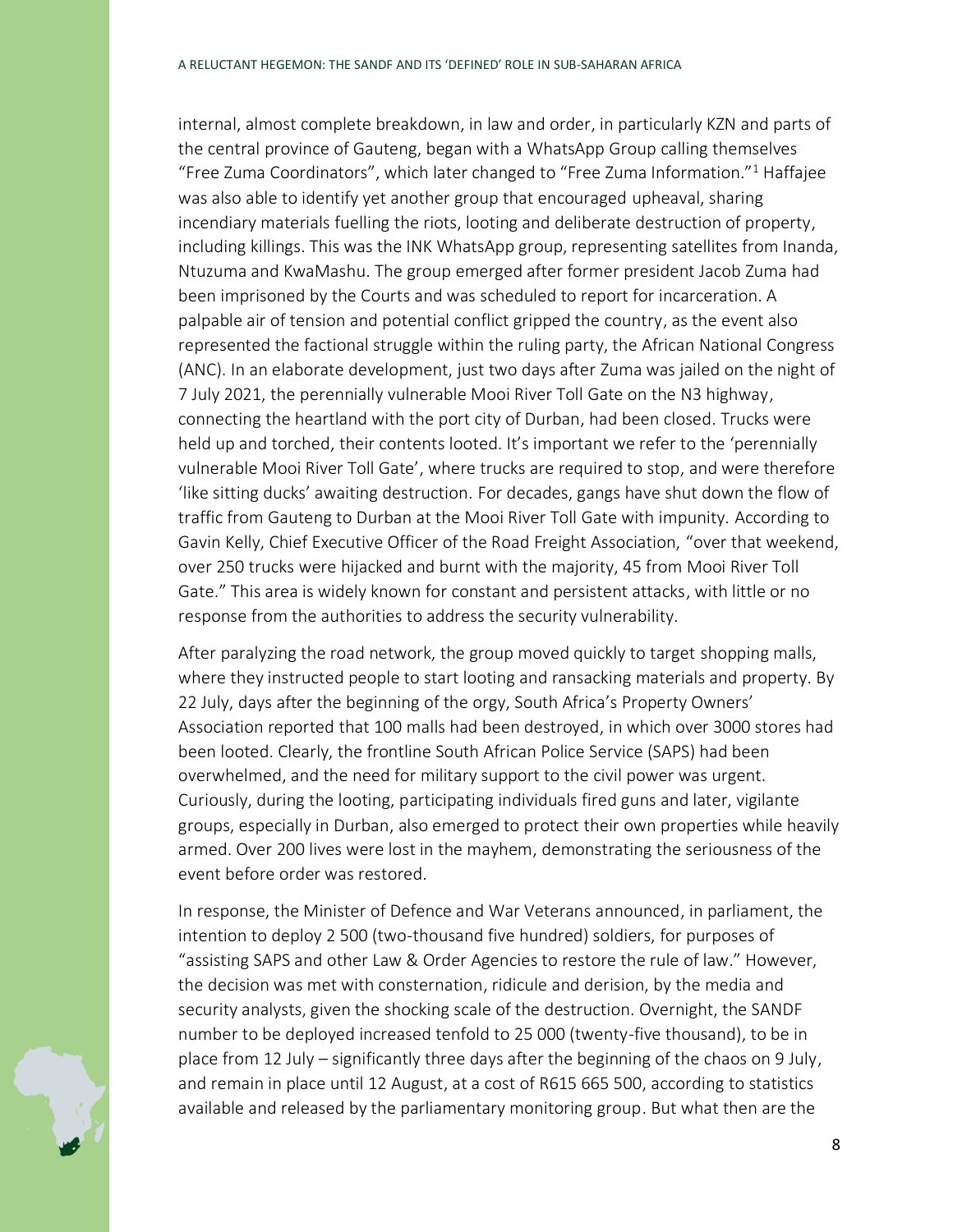obvious security flaws that were revealed by the events that began with the jailing of former president Zuma on the night of 7 July to date?

The first point to note is that, in retrospect, infighting within the ruling party, the ANC, has had a deleterious effect on the structure, composition and operational efficiency of the SANDF. While this is unfortunate it does, however, confirm the continental trend of the failure to create national institutions, particularly on defence and security, as part of state formation. Instead, what emerges are convoluted structures and questionable command and control elements that are guided by the constitution.

It has been widely acknowledged that the SAPS were aware of the imminent danger and plans for the shocking disruption, which continues to amaze security analysts and the international community. However, information appears not to have been shared, particularly with Defence Intelligence from the SANDF, who ultimately then took responsibility to restore order. This further confirms the dysfunction within the intelligence community, as noted by the Mufamadi *High Level Panel*. Next, why did the SANDF remain spectators to the destruction, loss of life and threats to citizens' security, for several days? The cornerstone of maintaining security is prevention. For a 'perennially vulnerable' site to be met with three days of inaction has left the impression of an organization in crisis. Furthermore, the fact that when they eventually decided to act, with a miniscule force of 2 500, shows that their response strategy had not been properly thought through. It was only after severe public criticism that the SANDF increased its manpower, but certainly towards questionable strategy of effective deployment. With forethought and proper planning, the areas in which the "Free Zuma Coordinators" across KZN and other copy-cat groups dispersed throughout Gauteng were operating, could have been contained. Furthermore, there were public differences on the nature of the crisis and the required response, from both the security ministers' structure and the presidency, confirming the absence of any coherent defence and security preparedness.

Within days of the one week of chaos, the situation appears to have gone back to normal, but it's clear that little sparks can ignite the existing societal flaws of South Africa, for which the SANDF must prepare itself to overcome. In the same vein, the Western Cape public transport taxi system has 'perennially' been associated with violence and assassinations. The SANDF has been deployed in the area and yet even as we write, the problem continues, with the SAPS unable to make a difference, and yet the defence establishment chooses to remain a spectator.

## **A brief evaluation of strategic and tactical operational deployment**

African countries continue to view post-apartheid South Africa's military with suspicion when it comes to participation in their local conflict dynamics. And yet South Africa

9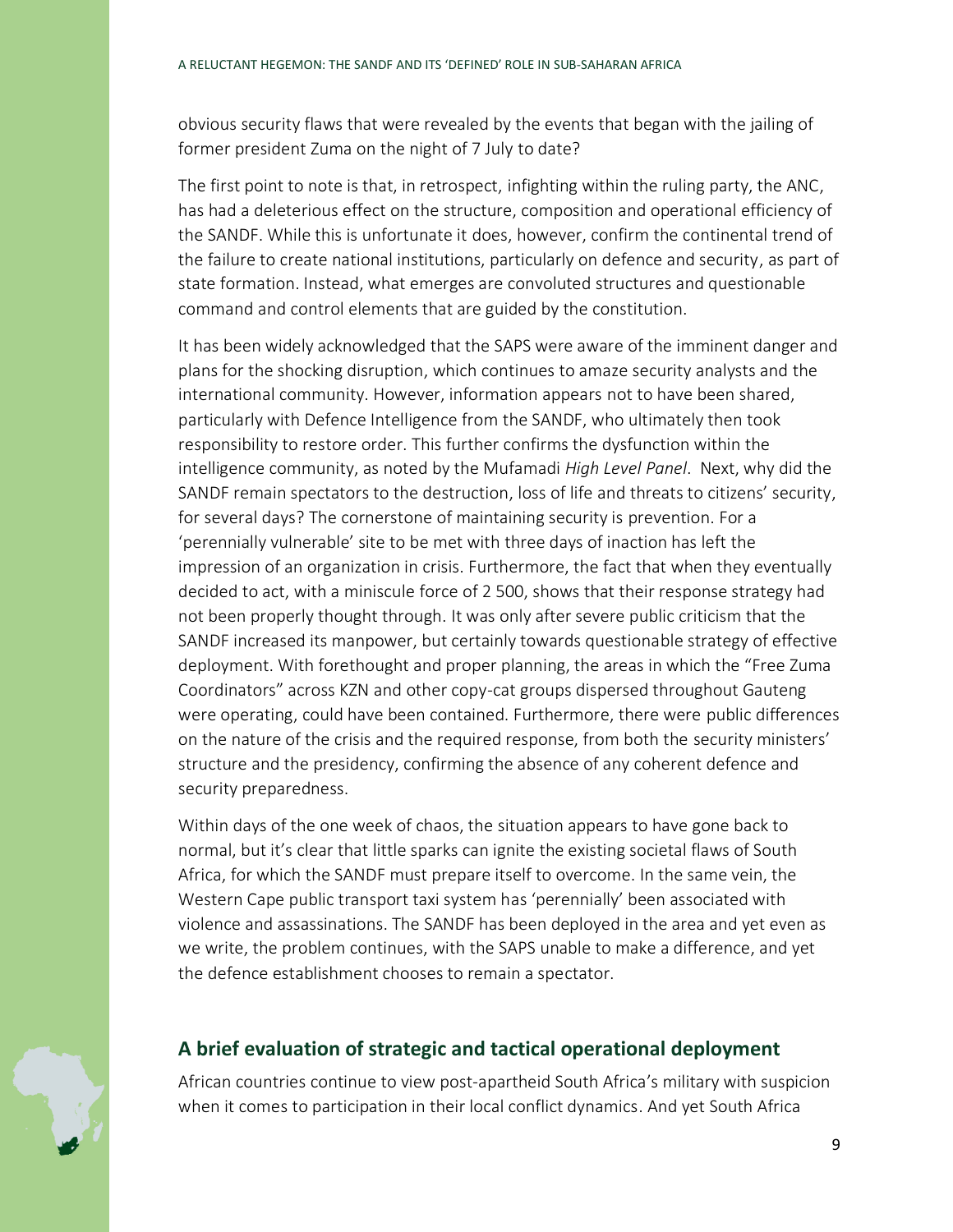continues to be invited to participate in increasingly dangerous missions on the continent. In our view, it is time to be forthright in the evaluation of which missions the country supports and which ones are arenas of international theatre to be avoided. A cursory glance reveals several such areas.

Areas for UN and African Union Peace Support Operations continue to represent safe bets, but even then, consideration of the wider political context must be critically appraised. To this end, there is ongoing debate on missions in Sudan and Somalia, where it's not yet clear these will continue to enjoy international mandates.

For example, countries on the continent that have agreed to deploy in the Sahel region and Lake Chad Basin have since become embroiled in wider conflicts that have successfully sapped the energy and capability of the forces deployed. This is an area for the SANDF Military Command to give a wide birth. For now, it is clear there is still some appetite for UN mission deployment in the DR Congo, without being drawn into the volatile Eastern Congo and lower Great Lakes region that includes the Central African Republic (C.A.R), where even extraction strategies have proven to be complex.

# **Domestic deployment: COVID-19 and social engineering with the SANDF in the lead**

In April 2020, at the height of the reaction to COVID-19, President Cyril Ramaphosa, at the time also serving as the Chairperson of the African Union (AU), stood before the South African parliament seeking political and budgetary support to "deploy the entire army" in support of the wider strategy to curb the pandemic. In the end, a massive 73 180 soldiers were deployed under the South African Medical Health Services (SAMHS), working closely with the country's Ministry of Health. At the time, few experts were able to note the huge potential associated with what we called the repurposing of the armed forces associated with the wider AU notions of peace, stability and consolidation. (See The SANDF Example Shows How We Can rethink African Peace & Security Architecture, 29 April 2020, *Mail & Guardian*, Martin Rupiya).

The essence of the deployment, important for the Military Command to consider is that the SANDF was and remains available. This time, however, through SAMHS, the target was "supporting remote rural communities, connecting them through pedestrian bridges to schools, clinics and other local commercial entities." As Ramaphosa acknowledged at the time, this intervention represented processes of sustainable democracy, good governance and the delivery of human rights within the disaster management processes of COVID-19.

Generally, this is a task in which any society and government struggle to effect change in order to and transform the lives of its people, and yet, through COVID-19 and the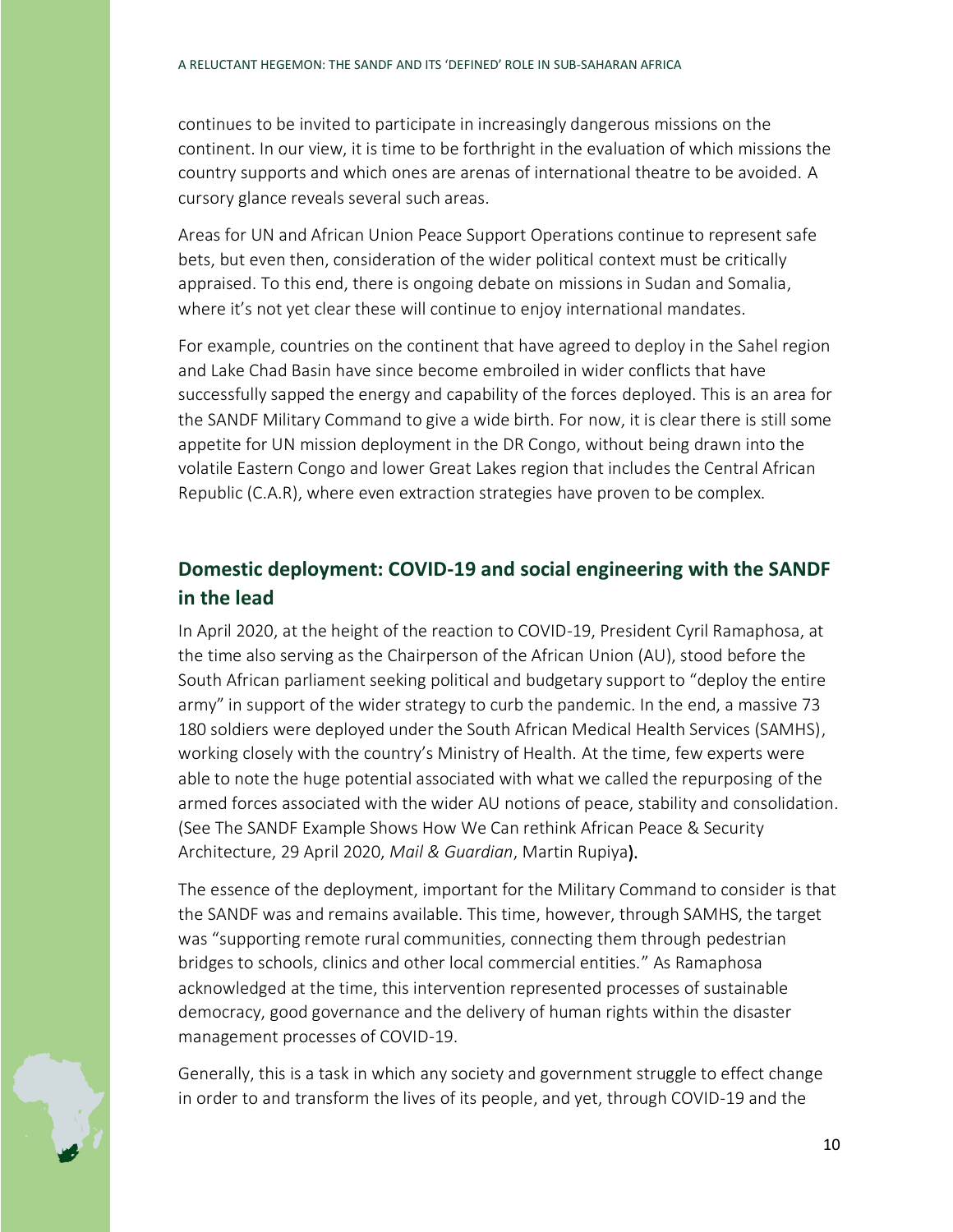internal deployment of the "entire army", the President was able to make a difference. The presence of SANDF Engineering units, working on what is known as 'Bailey Bridges', unlocked sanitation and access to clinics as well as related ambulance services.

#### **Conclusion**

The African state remains in crisis, from Algeria to Zimbabwe. This is true of some of the youngest democracies established during the 1990s, such as South Africa, and during the 2000 era of South Sudan. For South Africa, the background to the call for substantive restructuring of the defence and security institutions to conform to national, constitutional alignment, by President Cyril Ramaphosa, followed the noting of evidence pointing towards serious policy, strategy and structural flaws of the SANDF, particularly in the previous decade. For example, in December 2020, the president had received former Minister Sydney Mufamadi's *High Level Review Panel Report on State Secret Agency*, which formally confirmed the dysfunctional nature of the security organization, as was being reported at the Deputy Chief Justice Raymond Zondo's State Capture Commission.

At the end of May 2021, given the opportunity to "change the guards" following the retirement of General Solly Shoke, Ramaphosa was explicit in his public call to the new Chief of Defence Staff (CDF), the then Lieutenant General Maphwanya, and a sweeping change of other formational commanders making up the Military Command, when he urged the generals to undertake comprehensive and substantive reform of the SANDF.

However, barely weeks later, during the second week of July 2021, with events from the night of the 7<sup>th</sup> when former president Jacob Zuma was incarcerated, two days later, from the 9<sup>th</sup> until 16<sup>th</sup> mayhem took over, with unprecedented lawlessness that shocked the global community where over 330 lives were lost. Confined to just the two provinces of KZN and Gauteng, several hundred large trucks were torched with their contents looted, over 100 Malls and 200 Shopping centres were ransacked together with over 3 000 stores, while major arterial highways were closed to traffic as they remained in the hands of the rioting groups.

As this unfolded, in retrospect, the SANDF and other defence and security organizations remained unable to anticipate, lacking integrated intelligence and therefore failed to prevent what had been telegraphed in the obvious warnings picked up by social media enthusiasts, reducing them to mere spectators. From this, a dangerous development was the subsequent emergence of vigilante groups, armed and prepared to protect their own lives and property. This vigilante outcome during the ongoing crisis is one of the most crucifying dimensions of the ineptitude of the SANDF when confronted with the greatest break down of internal law and order witnessed. Furthermore, the MoD & War Vets then announced on 12 July the intention to deploy 2 500 soldiers as its

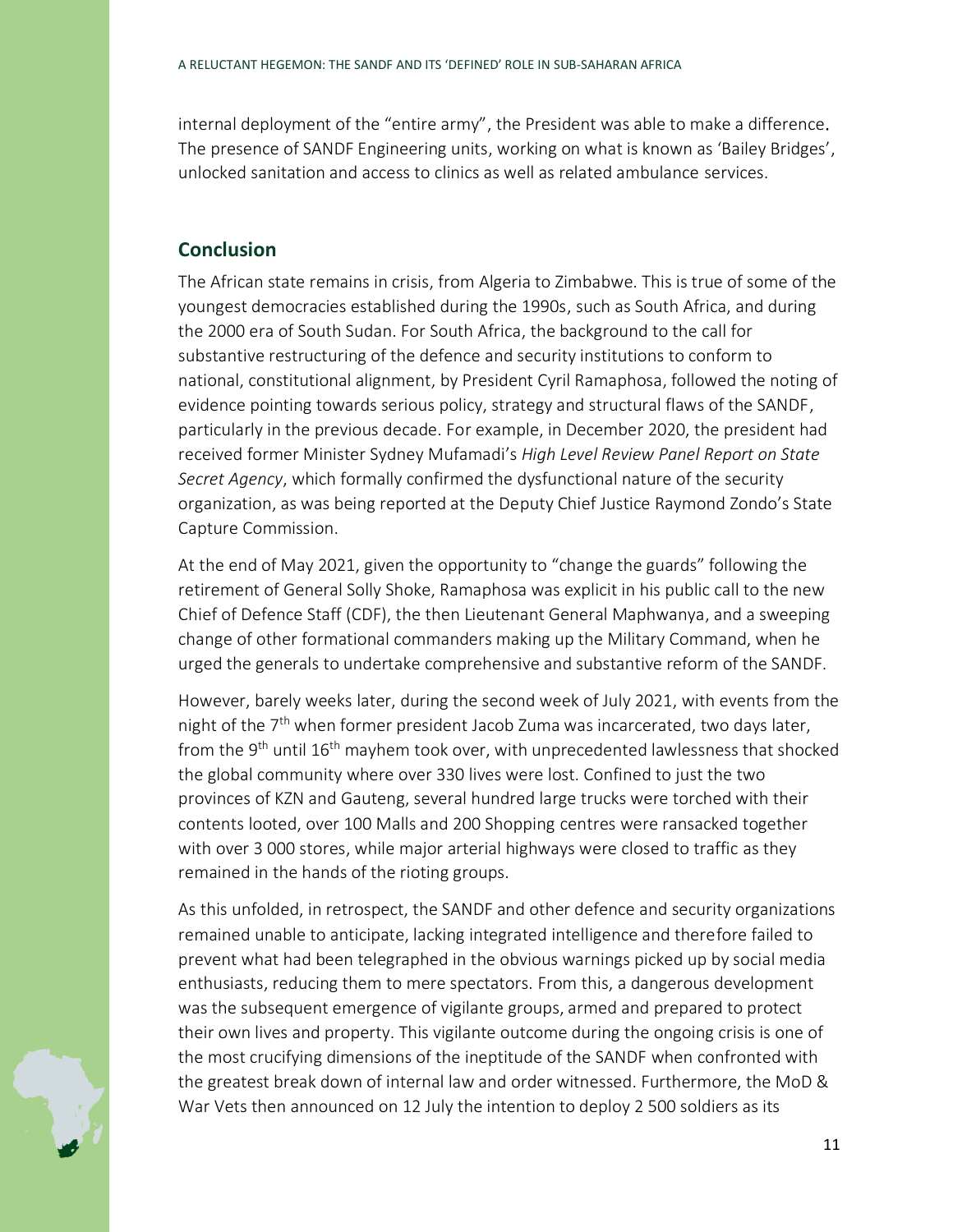response to the unprecedented looting. Not surprisingly, this was met with derision and disbelief, criticizing the level of assessment towards threat assessment displayed by the defence and security establishment. Within twenty-four hours, the same department announced a ten-fold increase of 25 000 soldiers to a public that was now particularly lacking confidence in the military. Stated differently, the security public policy response suggested that the organization was groping in the dark, without a standing contingency plan, as well as the capacity to timeously respond to the unfolding chaos. This was particularly unfortunate given the widely known history of the insecurity of the Mooi River Toll Gate that was left to its own devices, and immediately became the greatest crime site. For example, of the 250 trucks burnt during the first two days, 45 were at the Mooi River Toll Gate, where trucks are required to stop and negotiate deliberate entry through the pass.

Against the above background, in order of General Maphwanya and his colleagues within the Military Command, this discussion has suggested the four areas of urgent attention. This begins by simply preparing to meet existing and signed up international security and defence obligations. Secondly, we argue that South Africa must continue to play a role in peacekeeping, divided between UN missions, AU continental mandates as well as sub-regional invitations, such as that now witnessed in Mozambique's increasingly insecure tenth province of Cabo Delgado. Thirdly, commanders have direct responsibility towards maintaining the territorial integrity of the country, and we have offered some innovative pre-deployment strategic options that must now be developed and put into place. Next, again based on constitutional requirements, the force has the responsibility of providing support to the Civil Power, which includes undertaking ongoing assessment of the capacity of SAPS and other agencies, with the view to anticipate and intervene decisively before the situation deteriorates. For now, the example shown, blame cannot be shifted to other agencies without calling into question the anticipatory capability of the defence establishment before SAPS is overwhelmed. To this end, by now the defence establishment should have taken over the security integrity of the Mooi River Toll gate, rather than remain spectators on internal vulnerable points.

Finally, African armies are not solely created to undertake war fighting. We have had examples, from China particularly, where the military is the lead and catalyst for social transformation. Lessons can be drawn from that country. It is in consideration of that dimension that this discussion has sought to raise attention towards the socio-economic social transformation that must take place, as part of the government's broad reform agenda, in changing the structural makeup of the inherited society at independence, in 1994. This is a phenomenon that arose most graphically during the initial COVID-19 deployment, in which the Health Service took the lead, directing elements such as Engineering and Construction units who played an unexpected role, and whose potential must not be lost by focusing on the 'noise' created by war fighting.